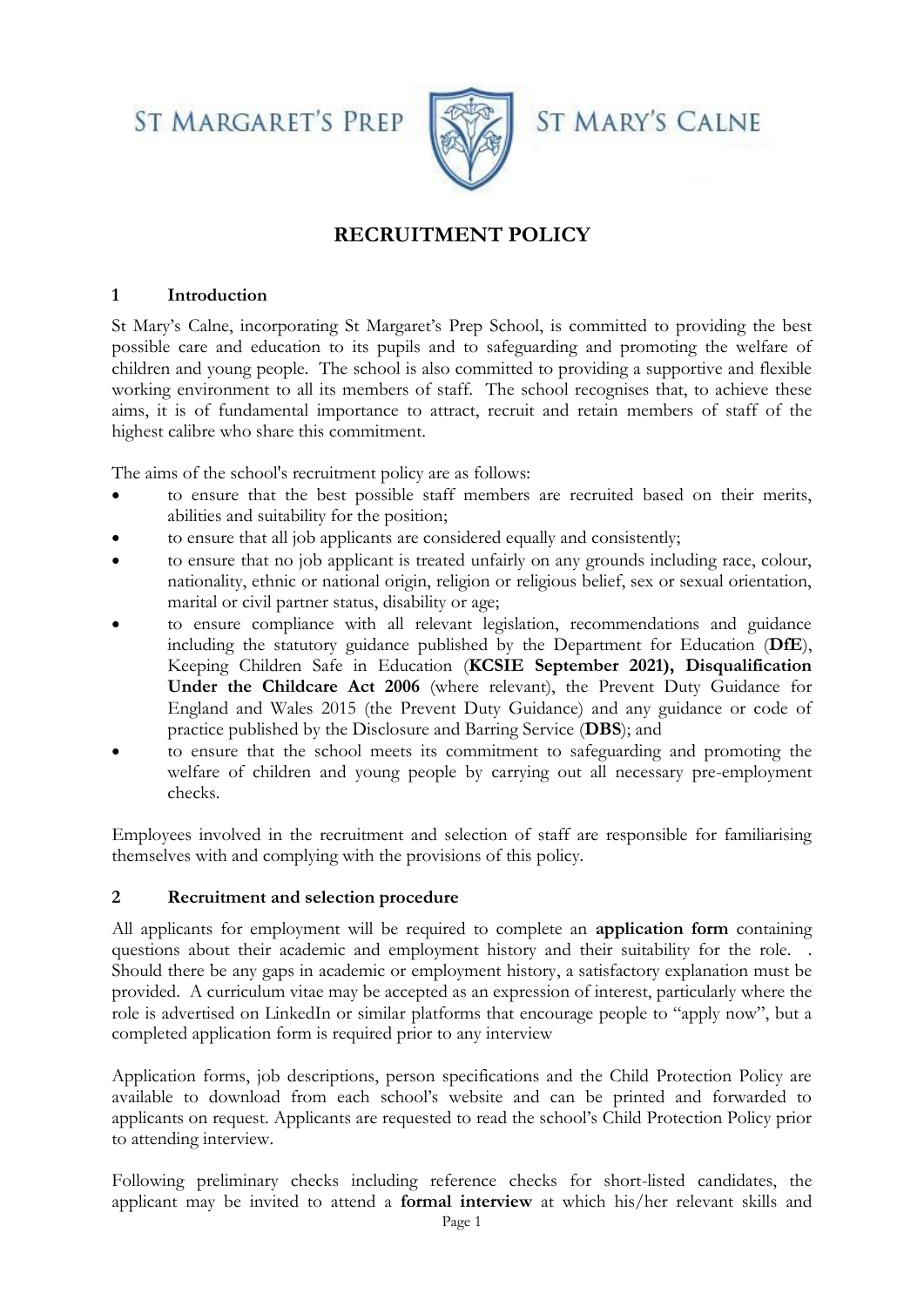experience will be discussed in more detail. In addition to (or as part of) the **formal interview**, a **safer recruitment interview** is also conducted at which the applicant's employment record is scrutinised and any gaps in employment explained. The **safer recruitment interview** is carried out by a member of staff trained in safer recruitment. A list of trained staff is kept and maintained by the Safeguarding Administrator. The interview process may also include asking candidates to undertake tasks relating to the position to demonstrate their skills / knowledge.

If it is decided to make an offer of employment following the **safer recruitment** and **formal interview**, any such offer will be conditional on the following:

- the agreement of a mutually acceptable start date and the signing of a contract incorporating the school's standard terms and conditions of employment;
- verification of the applicant's identity (where that has not previously been verified);
- the receipt of at least two references (one of which must be from the applicant's current employer and if not currently employed, most recent employer) which the school considers to be satisfactory;
- for positions which involve "teaching work", information about whether the applicant has ever been referred to, or is the subject of a sanction, restriction or prohibition issued by, the Teaching Regulation Agency (TRA) which renders them unable or unsuitable to work at the School;
- for applicants who have carried out teaching work outside the UK, information about whether the applicant has ever been referred to, or is the subject of a sanction issued by, a regulator of the teaching profession in any other country which renders them unable or unsuitable to work at the school;
- where the position amounts to "regulated activity" (see section 4.3 below) the receipt of an enhanced disclosure from the DBS which the School considers to be satisfactory;
- where the position amounts to "regulated activity" (see section **Error! Reference source not found.** below) confirmation that the applicant is not named on the Children's Barred List\*;
- information about whether the applicant has ever been subject to a direction under section 142 of the Education Act 2002 which renders them unable or unsuitable to work at the school;
- for senior management positions, information about whether the applicant has even been referred to the Department for Education or is the subject of a direction under section 128 of the Education and Skills 2008 which renders them unable or unsuitable to work at the School;
- confirmation that the applicant, if applicable, is not disqualified from working in connection with early or later years provision (see section 5);
- verification of the applicant's medical fitness for the role (see section **Error! Reference source not found.** below);
- verification of the applicant's right to work in the UK;
- any further checks which St Mary's Calne considers necessary because of the applicant having lived or worked outside of the UK which may include an overseas criminal records check, certificate of good conduct or professional references;
- verification of professional qualifications which the school deems a requirement for the post, or which the applicant otherwise cites in support of his/her application (where they have not been previously verified) and
- to assist the School in assessing a candidate's suitability to work in our school environment, appropriate internet searches on candidates short-listed for interview may be carried out. All candidates are in any event advised that they enable suitable privacy settings on all personal social media accounts as a matter of good practice.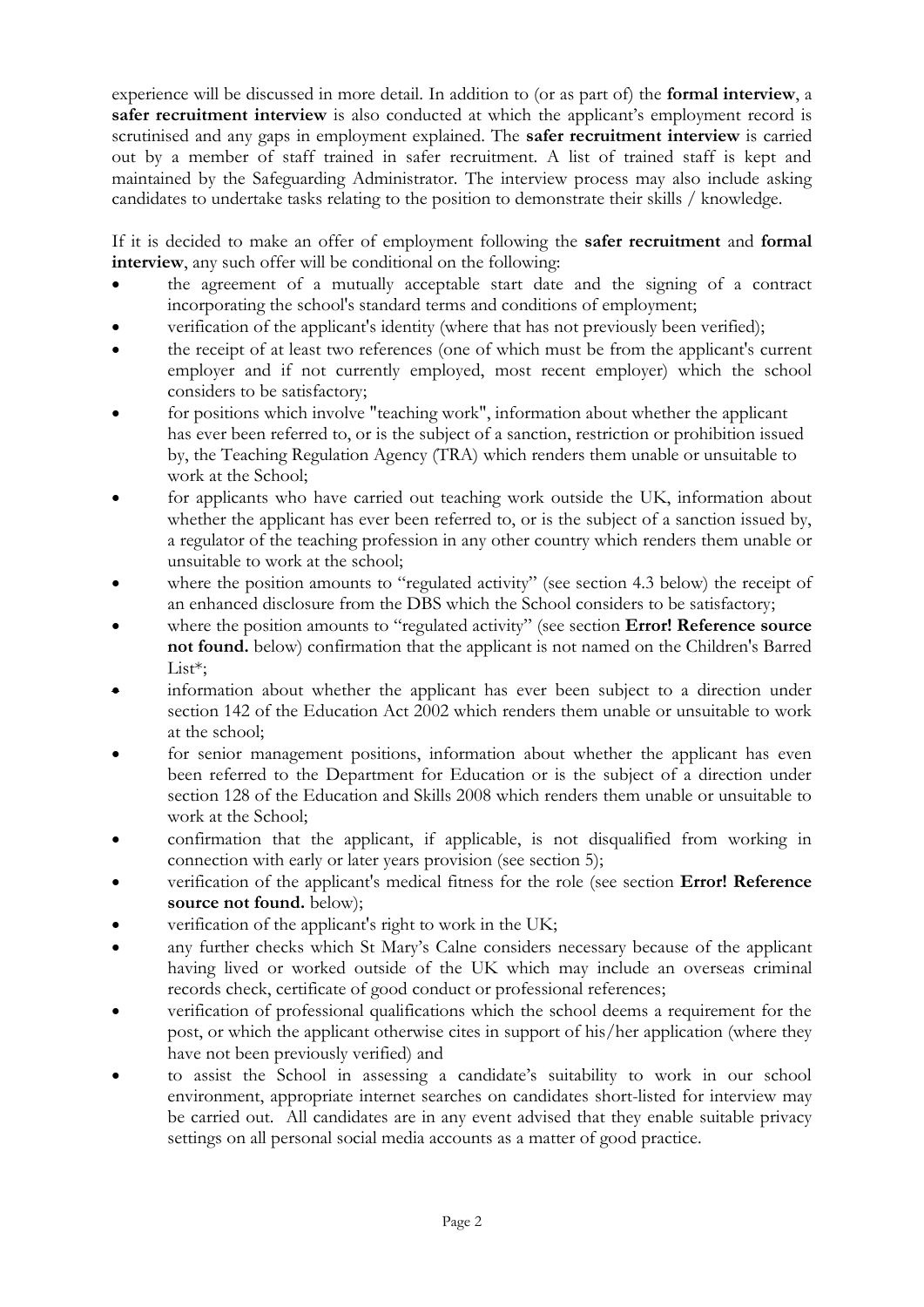\* The school is not permitted to check the Children's Barred List unless an individual will be engaging in "regulated activity". The school is required to carry out an enhanced DBS check for all staff, supply staff and governors who will be engaging in regulated activity. However, the school can also carry out an enhanced DBS check on a person who would be carrying out regulated activity but for the fact that they do not carry out their duties frequently enough i.e., roles which would amount to regulated activity if carried out more frequently.

## **3 Medical fitness**

The school is legally required to verify the medical fitness of anyone to be appointed to a post at the school, **after** an offer of employment has been made but **before** the appointment can be confirmed.

It is the school's practice that all applicants to whom an offer of employment is made must complete a Health Questionnaire. The school will arrange for the information contained in the Health Questionnaire to be reviewed by the school's GP or other suitable person. This information will be reviewed against the Job Description and the Person Specification for the role, together with details of any other physical or mental requirements of the role i.e., proposed timetable, extra-curricular activities, layout of the school etc. If there are any doubts about an applicant's fitness the school will consider reasonable adjustments in consultation with the applicant. The school may also seek a further medical opinion from a specialist or request that the applicant undertakes a full medical assessment.

Successful applicants will be required to sign a declaration of medical fitness confirming that there are no reasons, on grounds of mental or physical health, why they should not be able to discharge the responsibilities required by the role. If an applicant prefers to discuss this with the school instead, or to attend an occupational health assessment to consider their fitness for the role, they should contact the Head or Bursar so that appropriate arrangements can be made.

The school is aware of its duties under the Equality Act 2010.

#### **4 Pre-employment checks**

The School carries out a number of mandatory pre-employment checks in respect of all prospective employees.

In addition to the checks set out below, the School reserves the right to obtain such formal or informal background information about an applicant as is reasonable in the circumstances to determine whether they are suitable to work at the School. This may include internet and social media searches.

In fulfilling its obligations, the School does not discriminate on the grounds of race, colour, nationality, ethnic or national origin, religion or religious belief, sex or sexual orientation, marital or civil partner status, disability or age.

#### **4.1 Verification of identity and address**

All applicants who are invited to an interview will be required to bring with them suitable evidence of identity, right to work in the UK, address and qualifications.

Where an applicant claims to have changed his/her name by deed poll or any other means (e.g., marriage, adoption, statutory declaration) he/she will be required to provide documentary evidence of the change.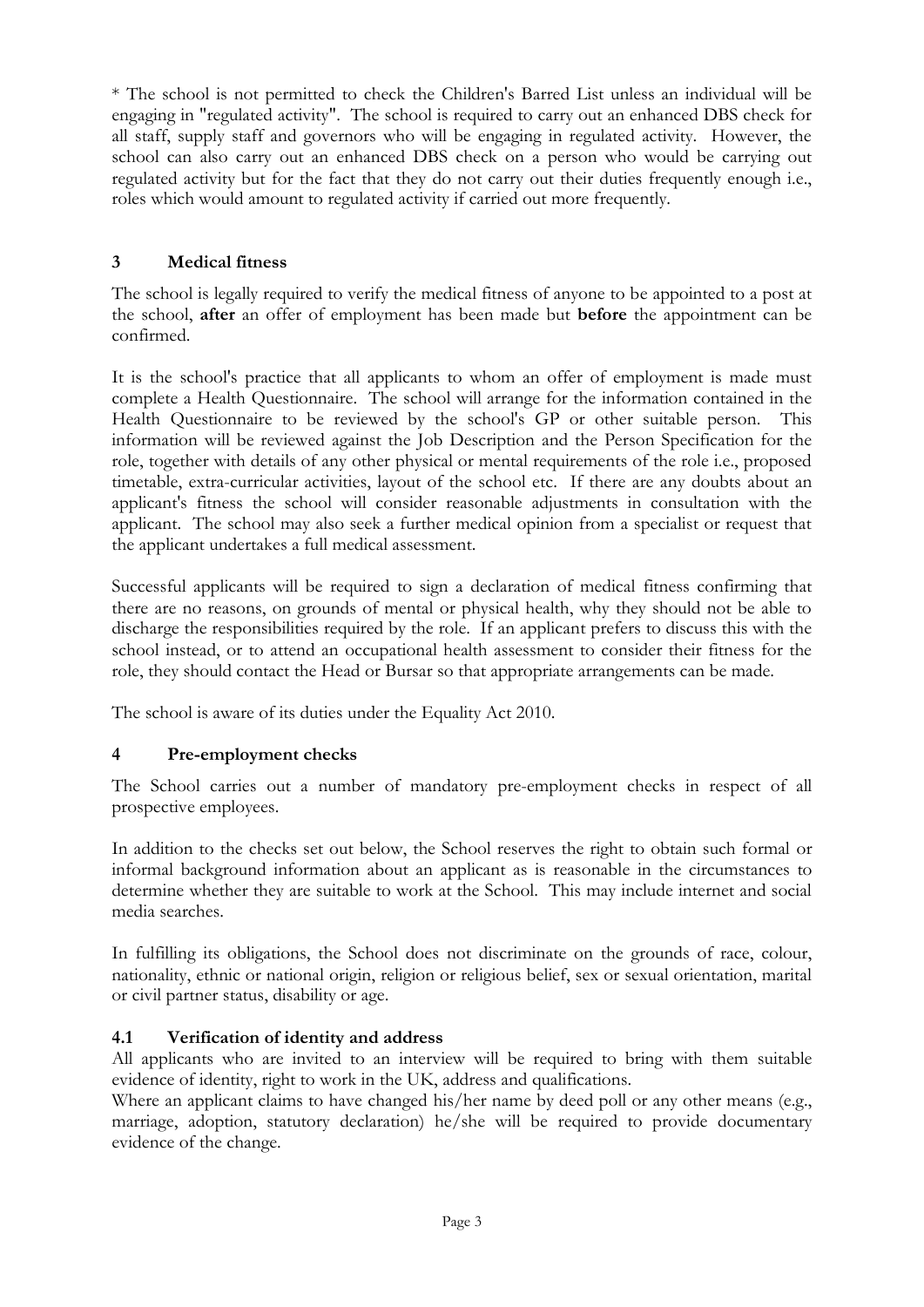The school asks for the date of birth of all applicants. Proof of date of birth is necessary so that the school may verify the identity of, and check for any unexplained discrepancies in the employment and education history of all applicants. The school does not discriminate on the grounds of age.

## **4.2 References**

At least two references will be taken up on short listed candidates prior to interview, where possible. Please note that no questions will be asked about health or medical fitness prior to any offer of employment being made. All offers of employment will be subject to the receipt of a minimum of two references which are considered satisfactory by the school.

One of the references must be from the applicant's current or most recent employer. If the current/most recent employment does/did not involve work with children, then, where relevant, the second reference should be from the employer with whom the applicant most recently worked with children. References should preferably be from a senior person with appropriate authority. Ideally, neither referee should be a relative or someone known to the applicant solely as a friend. All referees will be asked whether they believe the applicant is suitable for the job for which they have applied and whether they have any reason to believe that the applicant is unsuitable to work with children. Referees will also be asked to confirm (to the best of their knowledge) that the applicant has not been radicalised so that he or she does not support terrorism or any other form of 'extremism' (see the definition of 'extremism' in section 8). All referees will be sent a copy of the job description and person specification for the role for which the applicant has applied.

The school will only accept references obtained directly from the referee and it will not rely on references or testimonials provided by the applicant or on open references or testimonials.

The school will compare all references with any information given on the application form. Any discrepancies or inconsistencies in the information will be taken up with the applicant and the relevant referee before any appointment is confirmed.

The school may at its discretion make telephone contact with any referee to verify the details of a written reference provided.

#### **4.3 Criminal records check**

The school applies for an enhanced disclosure from the DBS and a check of the Children's Barred List (Enhanced Check for Regulated Activity) in respect of all positions constituting "regulated activity" as defined in the Safeguarding Vulnerable Groups Act 2006 (as amended). The purpose of carrying out an Enhanced Check for Regulated Activity is to identify whether an applicant is barred from working with children by inclusion on the Children's Barred List and to obtain other relevant suitability information.

Roles that are carried out on an unpaid/voluntary basis will only amount to regulated activity if, in addition to the above, they are carried out on an unsupervised basis.

It is for the school to decide whether a role amounts to "regulated activity" considering all the relevant circumstances.

The DBS issues a DBS disclosure certificate to the subject of the check only, rather than to the school. It is a condition of employment with the school that the **original** disclosure certificate is provided to the school as soon as possible after it has been received by the applicant. A convenient time and date for doing so should be arranged as soon as the certificate has been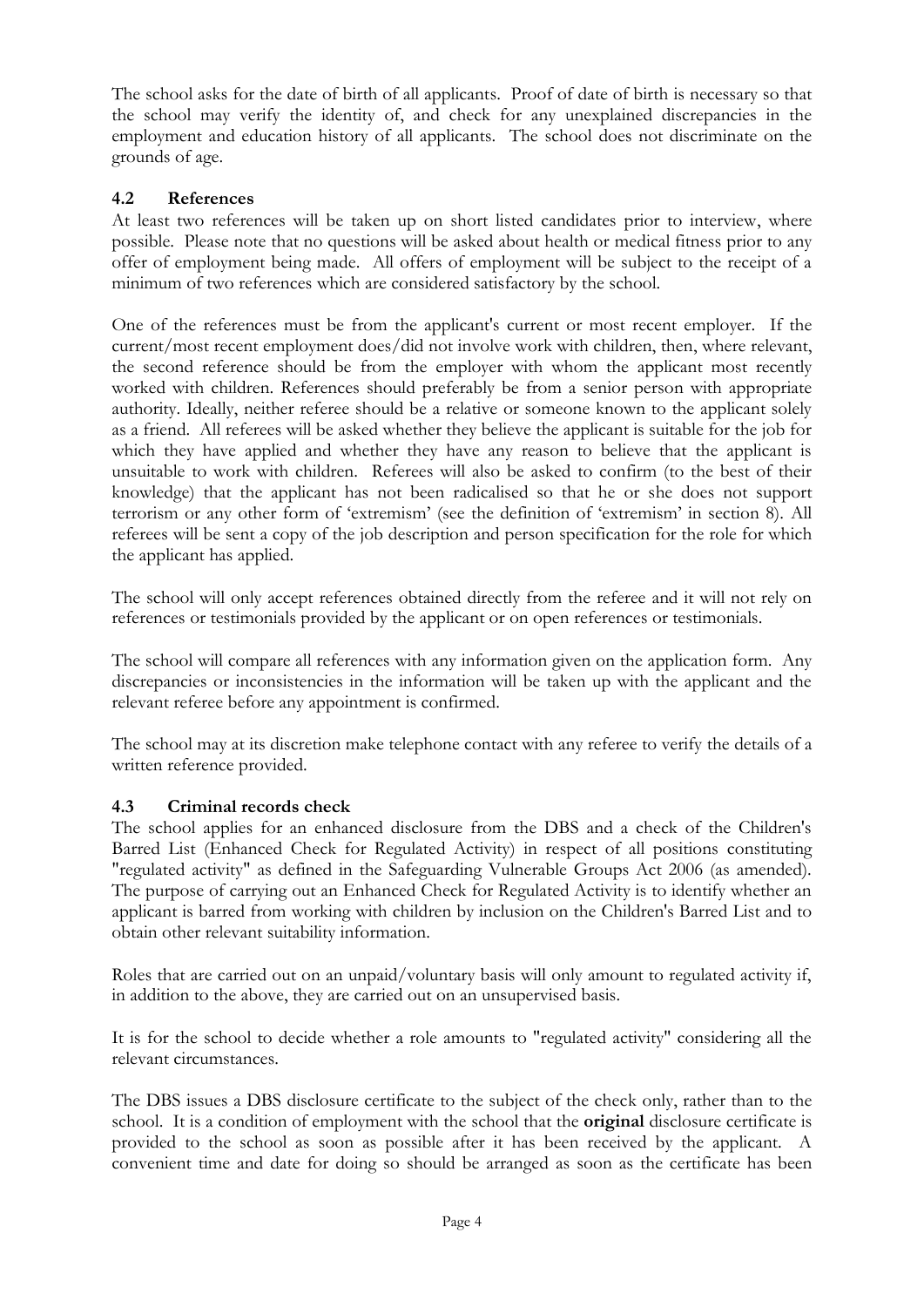received. Employment will remain conditional upon the original certificate being provided and it being considered satisfactory by the school.

If there is a delay in receiving a DBS disclosure the Head has discretion to allow an individual to begin work pending receipt of the disclosure certificate. This will only be allowed if all other checks, including a clear check of the Children's Barred List (where the position amounts to regulated activity), and a risk assessment have been completed, and once appropriate supervision has been put in place.

DBS checks will still be requested for applicants with recent periods of overseas residence and those with little or no previous UK residence. These applicants may also be asked to provide further information, including a criminal record check from the relevant jurisdiction(s), a certificate of good conduct and/or references from any employment held. Work can only commence once the overseas information has been received and only if the School has considered that information and confirmed that the applicant is suitable to commence work at the School.

#### **4.4 Prohibition from teaching chec**k

The School is required to check whether staff who carry out "teaching work" are prohibited from doing so. The School uses the TRA Teacher Services system to check whether successful applicants are the subject of a prohibition, or interim prohibition order issued by a professional conduct panel on behalf of the TRA.

In addition, the School asks all applicants for roles which involve "teaching work" (and their referees) to declare in the application form whether they have ever been referred to, or are the subject of a sanction, restriction or prohibition issued by, the TRA or other equivalent body in the UK.

It is the School's position that this information must be provided to fully assess the suitability of an applicant for a role which involves "teaching work". Where an applicant is not currently prohibited from teaching but has been the subject of a referral to, or hearing before, the TRA (or other equivalent body) whether that resulted in the imposition of a sanction, or where a sanction has lapsed or been lifted, the School will consider whether the facts of the case render the applicant unsuitable to work at the School.

The School carries out this check, and requires associated information, for roles which involve "teaching work". In doing so the School applies the definition of "teaching work" set out in the Teachers' Disciplinary (England) Regulations 2012 which states that the following activities amount to "teaching work":

- planning and preparing lessons and courses for pupils
- delivering lessons to pupils
- assessing the development, progress and attainment of pupils; and
- reporting on the development, progress and attainment of pupils.

The above activities do not amount to "teaching work" if they are supervised by a qualified teacher or other person nominated by the Head. If in any doubt or if the applicant has taught previously, or may teach in future, the check will be undertaken, including for sports coaches.

In addition, where an applicant has carried out teaching work outside of the UK the School will ask the applicant (and their referees) whether they have ever been referred to, or are the subject of a sanction issued by, a regulator of the teaching profession in the countries in which they have carried out teaching work.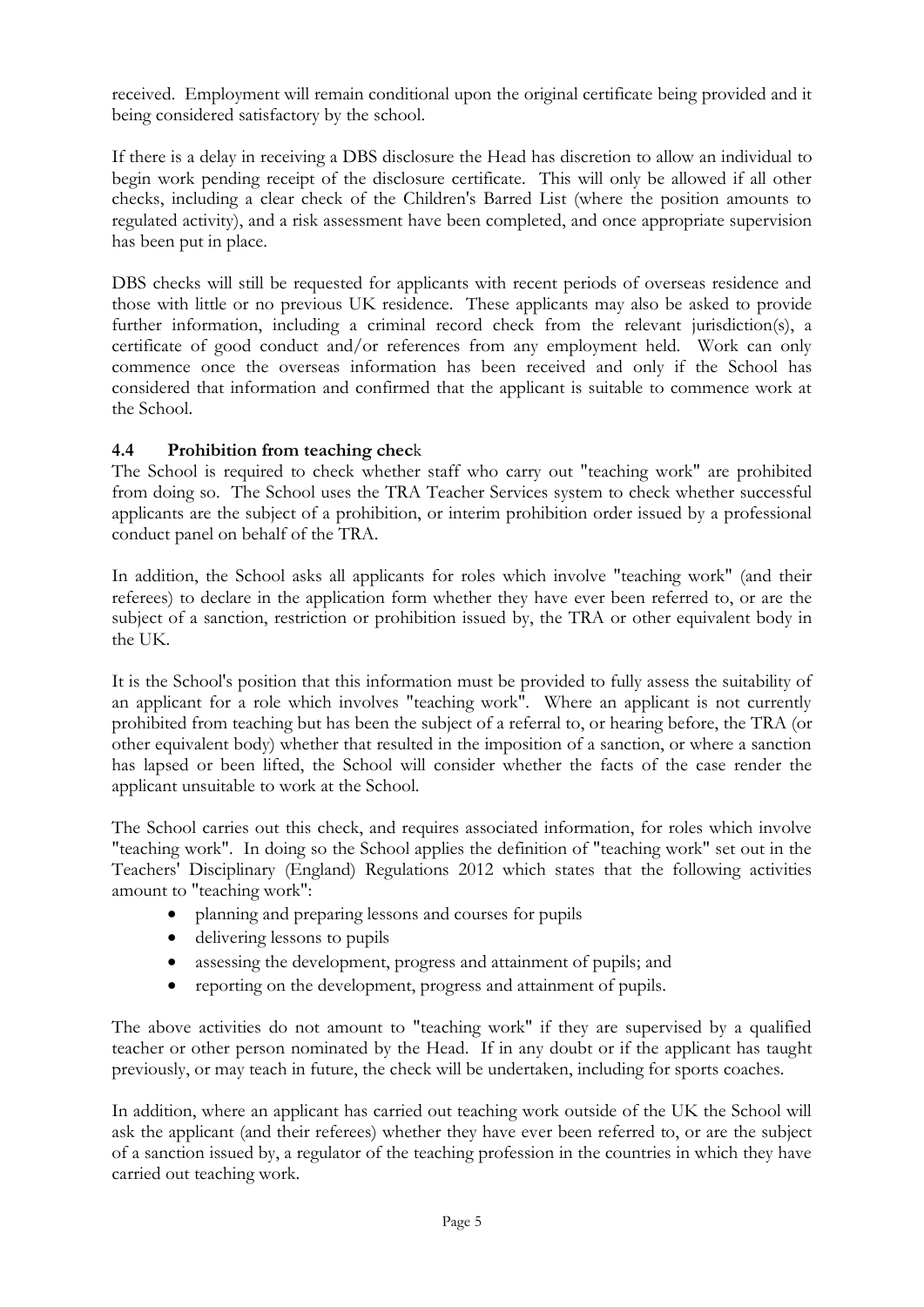## **4.5 Prohibition from management check**

The School is required to check whether any applicant for a senior management position is subject to a direction under section 128 of the Education and Skills Act 2008 which prohibits, disqualifies or restricts them from being involved in the management of an independent school (a **section 128 direction**).

This check applies to appointments to the following positions:

- Head
- posts on the senior leadership team
- teaching posts that carry a departmental head role
- appointments to the governing body

The relevant information is contained in the enhanced DBS disclosure certificate (which the School obtains for all posts at the School that amount to regulated activity). It can also be obtained through the TRA Teacher Services system. The School will use either, or both, methods to obtain this information.

In addition, the School asks all applicants for senior management roles to declare in the application form whether they have ever been the subject of a referral to the Department for Education or are subject to a section 128 direction or any other sanction which prohibits, disqualifies or restricts them from being involved in the management of an independent school.

It is the School's position that to fully assess the suitability of an applicant for a senior management role it must be provided with the above information. Where an applicant is not currently prohibited from management but has been the subject of a referral to, or hearing before, the Department for Education or other appropriate body whether that resulted in the imposition of a section 128 direction or other sanction, or where a section 128 direction or other sanction has lapsed or been lifted, the School will consider whether the facts of the case render the applicant unsuitable to work at the School.

#### **5 Childcare disqualification requirements**

The Childcare Act 2006 (the Act) and the Childcare (Disqualification) Regulations 2009 (the Regulations) state that it is an offence for the School to employ anyone in connection with our Early Years Provision (EYP) or Later Years Provision (LYP) who is disqualified, or for a disqualified person to be directly involved in the management of EYP or LYP. All applicants to whom an offer of employment is made to carry out a relevant role will be required to complete a self-declaration form confirming whether they meet any of the criteria for disqualification under the Regulations.

• EYP includes usual school activities and any other supervised activity for a child up to 1 September after the child's 5th birthday, which takes place on the school premises during or outside of the normal school day.

LYP includes provision for children not in EYP and under the age of 8 which takes place on school premises outside of the normal school day, including, for example breakfast clubs, after school clubs and holiday clubs. It does not include extended school hours for co-curricular activities such as sports activities.

DUCA states that only those individuals who are employed directly to provide childcare are covered by the Regulations. "Childcare" means any form of care for a child, which includes education and any other supervised activity for a child who is aged 5 or under. "Childcare" in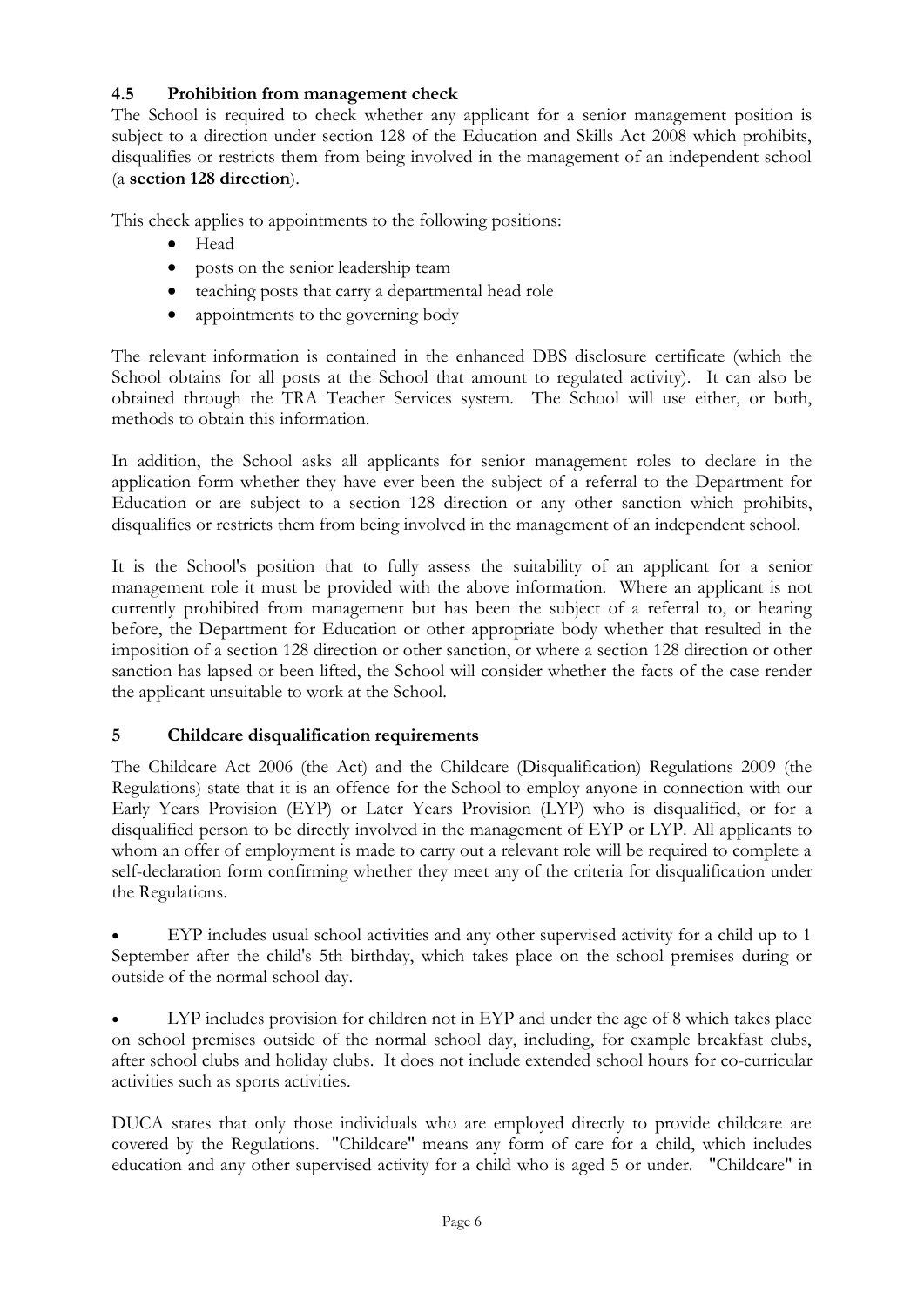LYP does not include education during school hours but does cover before and after school clubs.

Roles which will be covered by the Regulations are teaching and teaching assistant positions in EYP, and those which involve the supervision of under 8s in LYP.

Those who are directly involved in the management of EYP and LYP include the Headmaster, and may also include other members of the Senior Leadership Team, as well as those involved in the day to day management of EYP or LYP at St Margaret's. Cleaners, drivers, transport escorts, catering and office staff are not covered by the Regulations.

### **6 Contractors and agency staff**

Contractors engaged by the school must complete the same checks for their employees that the school is required to complete for its staff. The school requires confirmation that these checks have been completed before employees of the Contractor can commence work at the school. Agencies who supply staff to the school must also complete the pre-employment checks which the school would otherwise complete for its staff. Again, the school requires confirmation that these checks have been completed before an individual can commence work at the school.

The school will independently verify the identity of staff supplied by contractors or an agency in accordance with section **Error! Reference source not found.** above and will require the provision of the original DBS disclosure certificate before contractor or agency staff can commence work at the school.

#### **7 Volunteers**

The school will request an enhanced DBS disclosure and Children's Barred List information on all volunteers undertaking regulated activity with pupils at or on behalf of the school.

The school will request an enhanced DBS disclosure without Children's Barred List information on all volunteers who do not undertake regulated activity. This is likely to be because their volunteering duties are subject to regular, day to day supervision by a fully checked member of staff or by a volunteer whom the school has deemed appropriate to supervise and ensure the safety of the pupils in his or her care.

Under no circumstances will the school permit an unchecked volunteer to have unsupervised contact with children.

It is the school's policy that a new DBS certificate is required for volunteers who engage in regulated activity but who have not been involved in any activities with the school in the previous 3 months. Those volunteers who are likely to be involved in activities with the school on a regular basis may be required to sign up to the DBS update service as this permits the school to obtain up to date criminal records information without delay prior to each new activity in which a volunteer participates.

In addition, the school will obtain such further suitability information about a volunteer as it considers appropriate in the circumstances. This may include (but is not limited to) the following:

- formal or informal interview, following completion of a Volunteer application form character references from the volunteer's place of work or any other relevant source;
- a safer recruitment interview;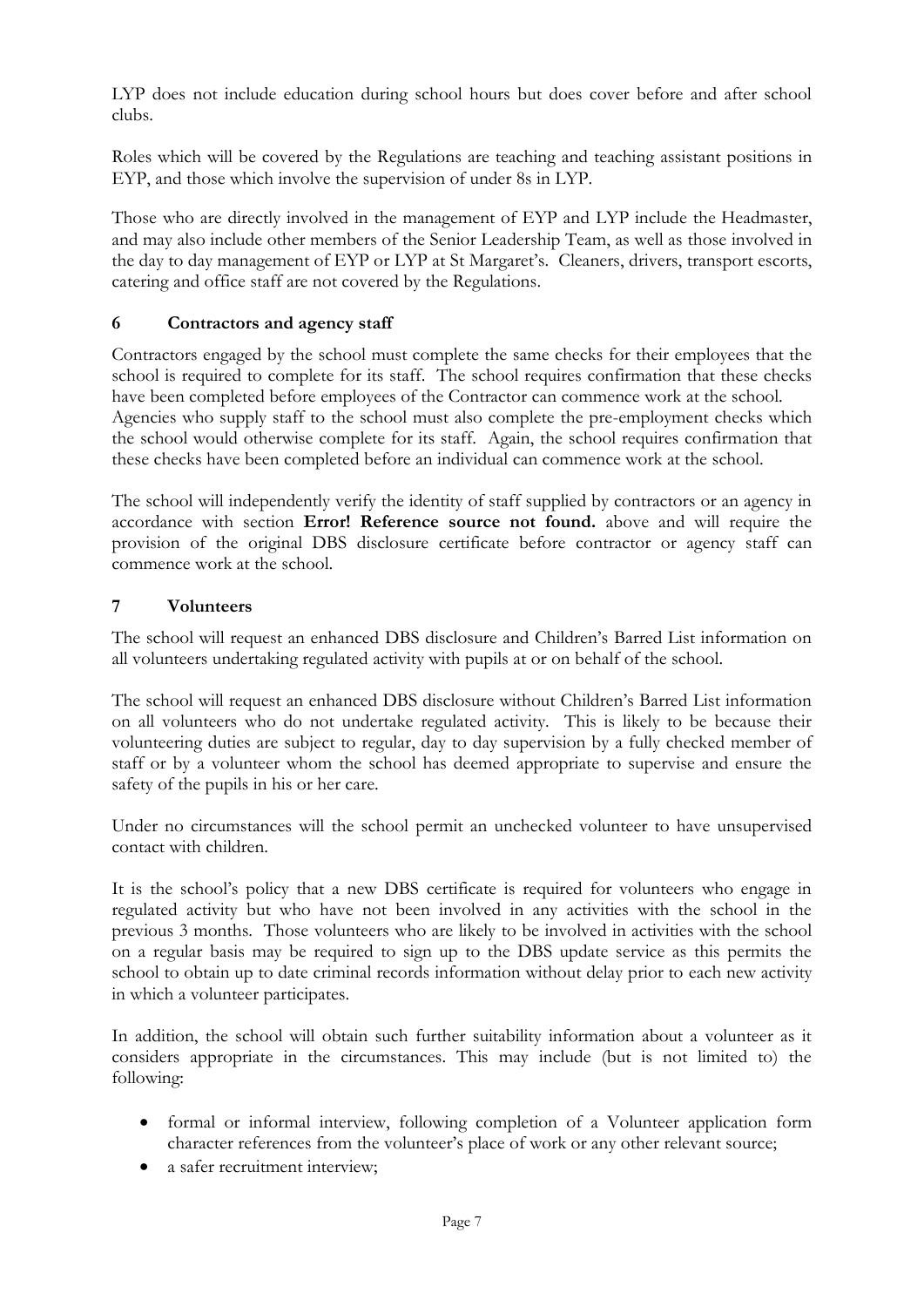• formal or informal references or information provided by the volunteer's place of work or other relevant source such as staff, parents or other volunteers.

## **8 Policy on recruitment of ex-offenders**

#### **8.1 Background**

The school will not unfairly discriminate against any applicant for employment because of conviction or other details disclosed. The school makes appointment decisions based on merit and ability. If an applicant has a criminal record, this will not automatically bar him/her from employment with the school. Each case will be decided on its merits in accordance with the objective assessment criteria set out in paragraph 8.2 below.

All positions within the school are exempt from the provisions of the Rehabilitation of Offenders Act 1974. Therefore, if short-listed for interview, all applicants must declare all previous convictions and cautions, including those which would normally be considered "spent" except those received for an offence committed in the United Kingdom if it has been filtered in accordance with the DBS filtering rules (see section 4.3 above).

It is unlawful for the school to employ anyone who is barred from working with children. It is a criminal offence for any person who is barred from working with children to apply for a position at the school. The school will make a report to the Police and/or the DBS if:

- it receives an application from a barred person;
- it is provided with false information in, or in support of an applicant's application, or
- it has serious concerns about an applicant's suitability to work with children.

#### **8.2 Assessment criteria**

If relevant information (whether in relation to previous convictions or otherwise) is volunteered by an applicant during the recruitment process or obtained through a disclosure check, the school will consider the following factors before reaching a recruitment decision:

- whether the conviction or other matter revealed is relevant to the position in question
- the seriousness of any offence or other matter revealed
- the length of time since the offence or other matter occurred
- whether the applicant has a pattern of offending behaviour or other relevant matters
- whether the applicant's circumstances have changed since the offending behaviour or other relevant matters
- the circumstances surrounding the offence and the explanation(s) offered by the applicant.

If the post involves regular contact with children, it is the school's normal policy to consider it a high risk to employ anyone who has been convicted at any time of any the following offences:

- murder, manslaughter, rape, other serious sexual offences, grievous bodily harm or other serious acts of violence; or
- serious class A drug related offences, robbery, burglary, theft, deception or fraud.

If the post involves access to money or budget responsibility, it is the school's normal policy to consider it a high risk to employ anyone who has been convicted at any time of robbery, burglary, theft, deception or fraud.

If the post involves some driving responsibilities, it is the school's normal policy to consider it a high risk to employ anyone who has been convicted of drink driving within the last ten years.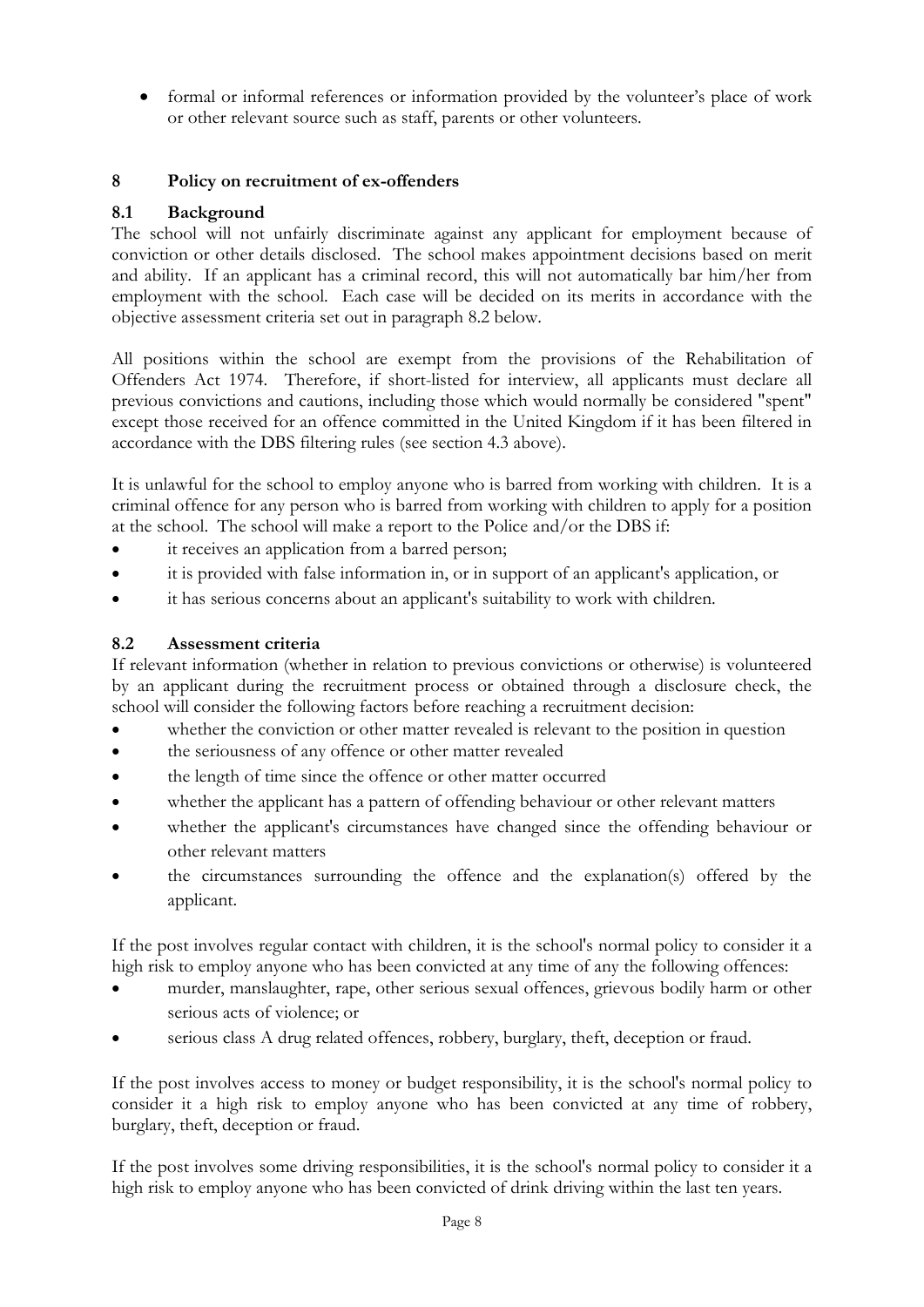## **8.3 Assessment procedure**

If relevant information (whether in relation to previous convictions or otherwise) is volunteered by an applicant during the recruitment process or obtained through a disclosure check, the school will carry out a risk assessment by reference to the criteria set out above. The assessment form must be signed by the Bursar or the Head of the school before a position is offered or confirmed.

If an applicant wishes to dispute any information contained in a disclosure, he or she may do so by contacting the DBS. In cases where the applicant would otherwise be offered a position were it not for the disputed information, the school may, where practicable and at its discretion, defer a final decision about the appointment until the applicant has had a reasonable opportunity to challenge the disclosure information.

## **8.4 Retention and security of disclosure information**

The school's policy is to observe the guidance issued or supported by the DBS on the use of disclosure information.

In particular, the school will:

- store disclosure information and other confidential documents issued by the DBS confidentially;
- not retain disclosure information or any associated correspondence for longer than is necessary, and for a maximum of six months. The school will keep a record of the date of a disclosure, the name of the subject, the type of disclosure, the position in question, the unique number issued by the DBS and the recruitment decision taken;
- ensure that any disclosure information is destroyed by suitably secure means such as shredding, and
- prohibit the photocopying or scanning of any disclosure information without the express permission of the individual to whom the disclosure relates.

## **9 Retention of records**

The school is legally required to undertake the above pre-employment checks. Therefore, if an applicant is successful in his or her application, the school will retain on his or her personnel file any relevant information provided as part of the application process. This will include copies of documents used to verify identity, right to work in the UK, medical fitness and qualifications. Medical information may be used to help the school to discharge its obligations as an employer e.g. so that the school may consider reasonable adjustments if an employee suffers from a disability or to assist with any other workplace issue.

This documentation will be retained by the school for the duration of the successful applicant's employment with the school. It will be retained in accordance with the School's Retention of Records Policy after employment terminates.

If the application is unsuccessful, all documentation relating to the application will normally be confidentially destroyed after six months.

The same policy applies to any suitability information obtained about volunteers involved in school activities.

#### **10 Whistleblowing**